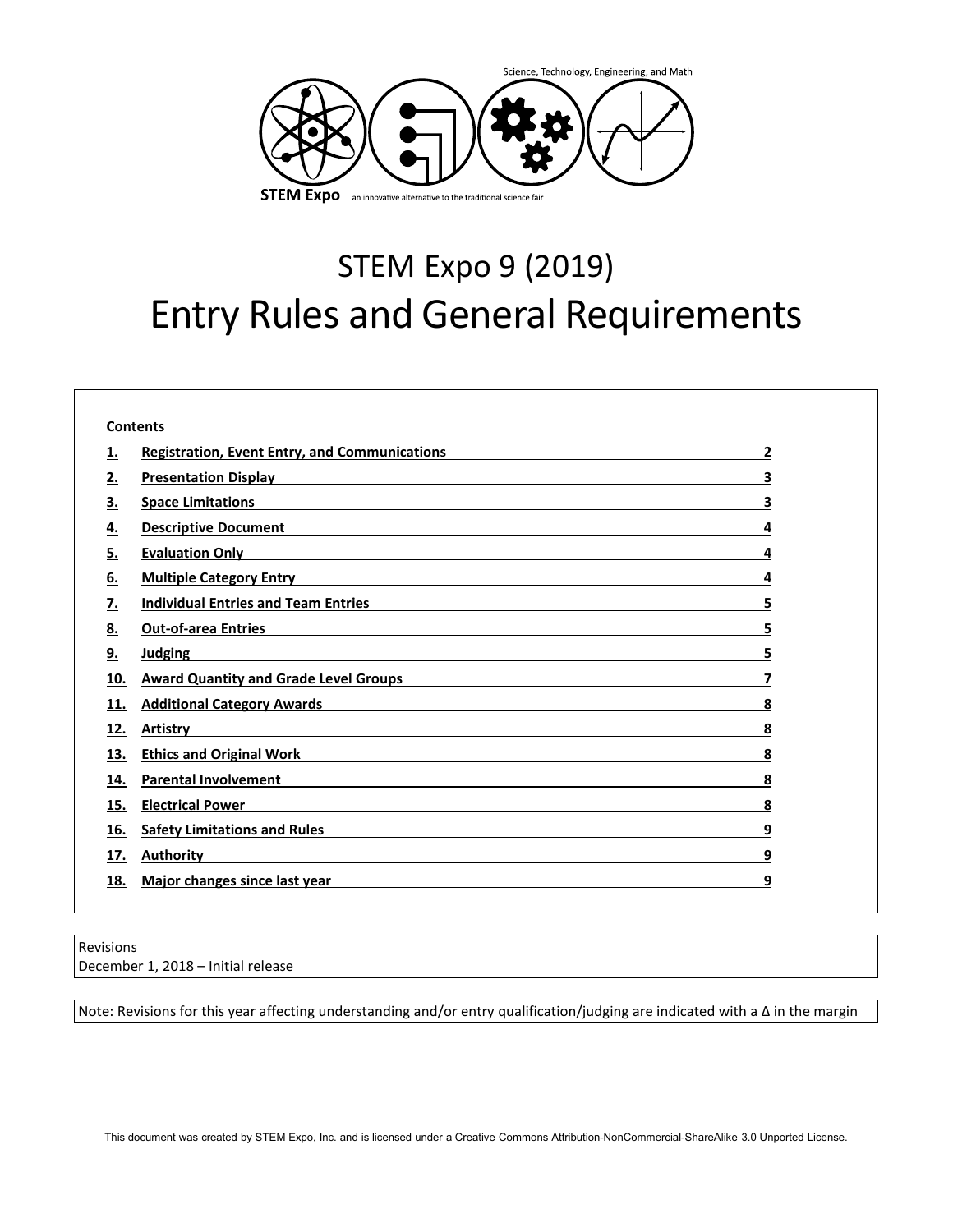# Entry Rules and General Requirements

——An entry in **ANY** category must meet these requirements to be considered for judging. ——

### <span id="page-1-0"></span>**1. Registration, Event Entry, and Communications**

#### **1.1. Event registration**

- All entries must be pre-registered using the online form at http://www.stemexpo.org/IntentToParticipate
- Registration is open from mid December until 11:59PM on the Monday five (5) days before the event. This Monday night is when registration is officially closed.
- Due to the expanded number of entries, no late or onsite registration will be allowed.
- Anyone entering more than 10 projects from the same organization should contact the judging and registration staff for entry assistance and confirmation of eligibility.

#### **1.2. Pre-event communications**

- All registrations must contain a valid email address that will be used to confirm registration and to disseminate information for entrants.
- A few days prior to the close of registration all entrants will receive an email reminding them of the event. At this time (or before) if the entrant has decided not to participate, we ask that they respond and inform us.
- Shortly after close of registration an email will be sent to all participants with their scheduled Entry Review/Interview time for the morning of the event. Note that even entries that are for evaluation only will have a review time assigned.

#### **1.3. Check-In, Setup, and Tear-down**

- <span id="page-1-1"></span>• Title/Space locators are ¼ page tent-cards that are provided to each competitor during check-in and setup. If an entry is in more than one category, there will be a locator for each category, even though only one space is assigned. All locators must be displayed at each entry.
- All entries must be checked in and receive their title/space locator indicator. Space numbers are assigned at close of registration and are set on a random basis.
- Check-in occurs on the Friday evening prior to the event and early on the Saturday morning of the event. Specific hours are posted on the website.
- Space numbers are locators for the public and for the judges. In general, the expectation is that the entries will be located within the categories, sequential by number. The exception is for entries in multiple categories, where the spaces will be assigned to only one of the categories, and the locators for the other categories will reflect that singular location. Note that there is no separation of grade levels within categories.
- All entries and displays must be picked up at the end of the event on the day of the event. There is no on-site storage to hold your display after the event. Any display items larger than a notebook (size based on event clean-up team discretion) will be discarded after the scheduled clean-up period in the hours after the event.
- Any small or personal items that are located after the event has closed will be collected and provided to the facility's "lost-and-found" collection. Return and dissemination of those items will be through the location's security office.

#### **1.4. Post-event communications**

- Certificates of participation and completed rubric forms will be available for pick-up at the end of the event.
- If there are any items (prizes, rubrics, documents) that need to be sent to the entrant after the event is over, it will be sent to the address supplied at the time of registration or check-in.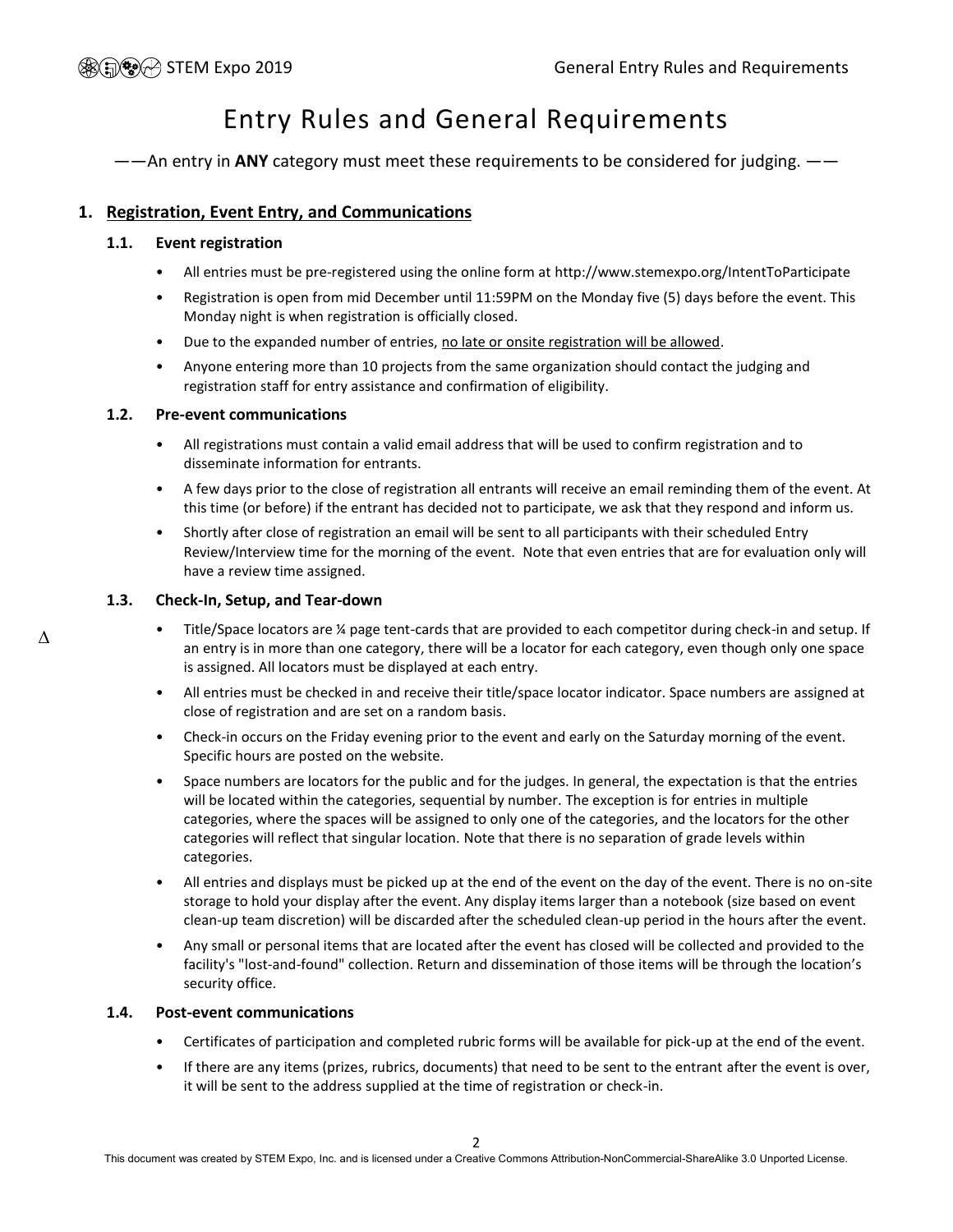- A list of the prize winners and their associations will be posted on the STEM Expo website within a week of the event.
- Photos of each project entry will be taken and photos of the winning projects may be displayed on the STEM Expo website after the event.

#### <span id="page-2-0"></span>**2. Presentation Display**

∆

- Each entry must have a descriptive display for the day of the STEM Expo event.
- The form of the required display is up to the entrant. It can be the traditional "tri-fold" type presentation board or it can be something else that provides the functionality needed.
- Non-traditional displays will almost certainly gain a bonus in ranking during the judging for that category
	- The purpose of this display is to show a visitor the goal of the entry and the various steps or conclusions that were involved.

#### **2.1. Judging and review of display**

The presentation display will be evaluated as one of the aspects of judging for the category. As a minimum the following will be reviewed:

- Display is attractive, easy to read, and the layout is in appropriate logical order.
- If illustrations, photos, charts or graphs are used, they are appropriate and add to the understanding of the entry.
- Any visual aids promote the understanding of the entry.
- Note that any entry exceeding space limitations (see next section) will be disqualified from receiving any judged award.
- See section [9](#page-4-2) for further information on Judging

#### **2.2. Visual Images (Photographs, Charts, Illustrations, Tables, etc.)**

Visual images have the following limitations

- Images must not be offensive or inappropriate (which includes images showing animals of any kind in surgical, necrotizing or dissection situations) as determined by the Judging Team and/or the Executive/Local Organizing Committee.
- Images must have a credit line of origin ("Photograph taken by…" or "Image take from…" or "Graph/Chart/Table taken from…"). If all images were taken or created by the student or are from the same source, one credit line prominently displayed on the presentation is sufficient.
- Images must not provide any public disclosure or identifying information of human subjects, regardless of the method or modality of that public disclosure (i.e., pictures, videos, facial recognition, etc.).
- Any image requiring copyright approval must have an indicating line that such approval has been granted, and the approval letter, or methodology must be available for view by the judging team.

### <span id="page-2-1"></span>**3. Space Limitations**

- The space for the presentation display is limited to a maximum of 46" wide and 15" deep (there is no minimum size specified). Larger spaces are available on request (see section [3.1\)](#page-3-3)
- There is no height limit, however the display must be safely self-supporting.
- The display will be placed on a table with other entries, and may hang off of the edge of the table towards the floor. However, it should not extend more than 1" in front of the table, and it should not touch the floor or provide a tripping hazard.
- If needed, the space underneath the table may be utilized to temporarily store additional supplies, replacement items, etc. However, this must be stored neatly and excessive clutter will not be allowed.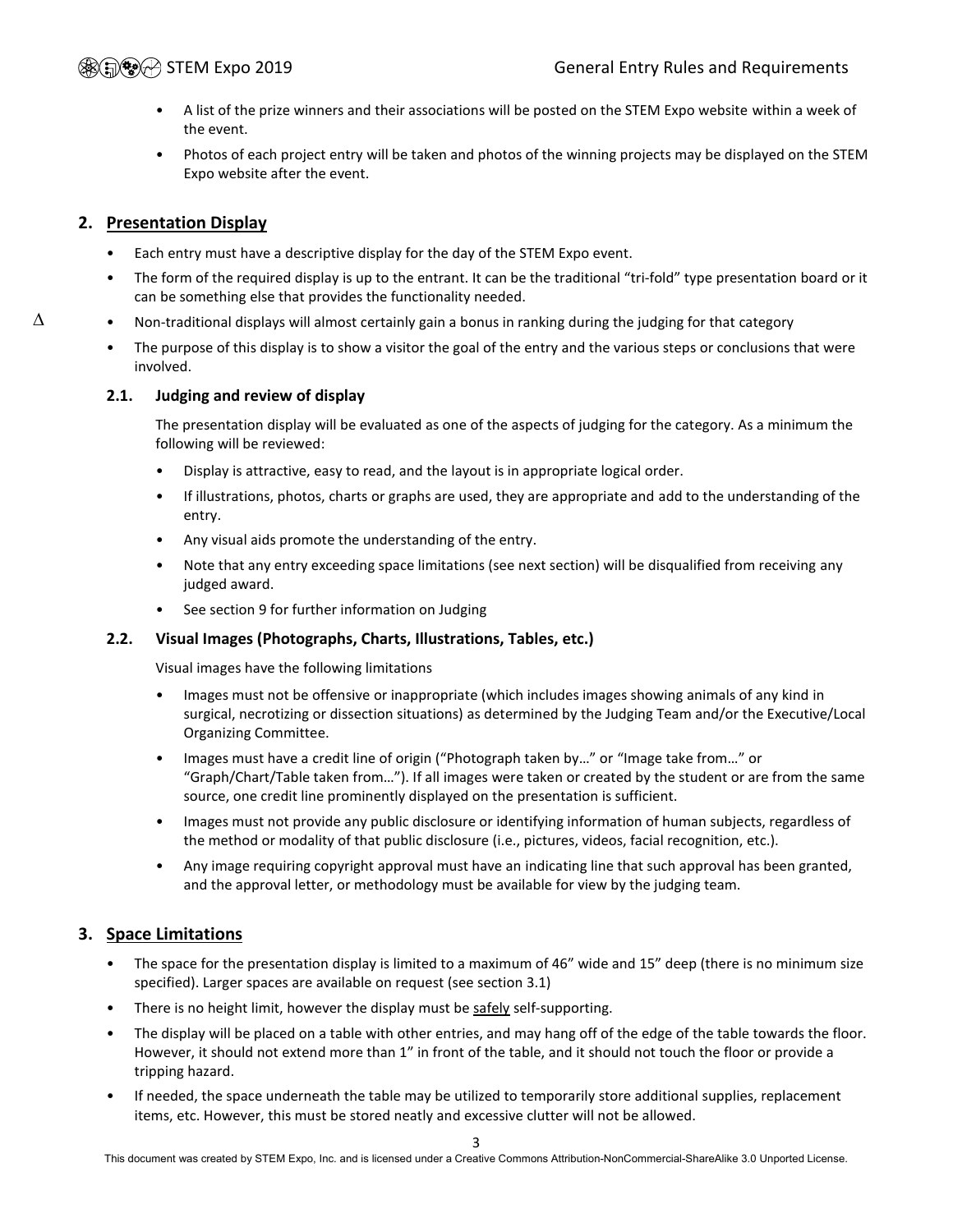Entries must fit within the spaces allowed. Non-compliance will mean disqualification from a judged award.

#### <span id="page-3-3"></span>**3.1. Larger or Additional space**

- A limited number of larger floor spaces will be available. These spaces will be approximately 4' deep by 6' wide in size. The spaces will be against a wall with the other spaces beside them (allowing access on one 6' side).
- The participant is responsible for providing any desired table or structure within that space.
- Any entry in any category may request one of the larger spaces, however, they are limited in number and are available on a first-come, first-serve basis.
- If the number of requests exceed the number of available spaces, a waiting list will be available in case of cancellations.
- A request for a larger space should be made via an email to [registration@stemexpo.org,](mailto:registration@stemexpo.org) no assumption of approval of the larger space request should be made until a response from the registration team is received when you will be notified that your request is accepted or that you have been added to the waiting list.

#### <span id="page-3-0"></span>**4. Descriptive Document**

- Each entry may have a descriptive document that is separate from, but shown as part of, the display (See Item [2\)](#page-2-0).
- For some categories this is an optional item for an entry, but it does show as a positive factor for review.
- This document's purpose is to provide the viewers with additional insight into the processes, conclusions, details, etc. of the entry.

#### **4.1. Size and Features**

- There is no limit to the length of the document, however providing extensive extraneous information is not recommended.
- This document should be grammatically correct, organized and free from spelling errors.
- If illustrations, photos, charts or graphs are used, they should be appropriate and add to the understanding of the entry.
- If any visual images are used, appropriate credit must be given and any required copyright clearances must be provided.
- Any visual aids should promote the understanding of the entry.

#### <span id="page-3-1"></span>**5. Evaluation Only**

- At the entrant's request, a project may be entered at STEM Expo for evaluation only. It will not be possible for an entry of this type to win an award.
- Entries from out-of-area (see item 8) are automatically assumed to be Evaluation Only unless prior arrangements are made with the executive committee.
- Entries by teams that include parents or other individuals of post-High School ages will be Evaluation Only.
- Although an entry is for evaluation only, the review time (when an interview can occur) will still be assigned, and the entry will be reviewed in the same manner as any other entry.

### <span id="page-3-2"></span>**6. Multiple Category Entry**

- A project can (and should) be entered in more than one category, if appropriate for the entry.
- Projects that are entered in multiple categories will have multiple locators at the event, and all must be displayed at  $\Delta$  the entry location.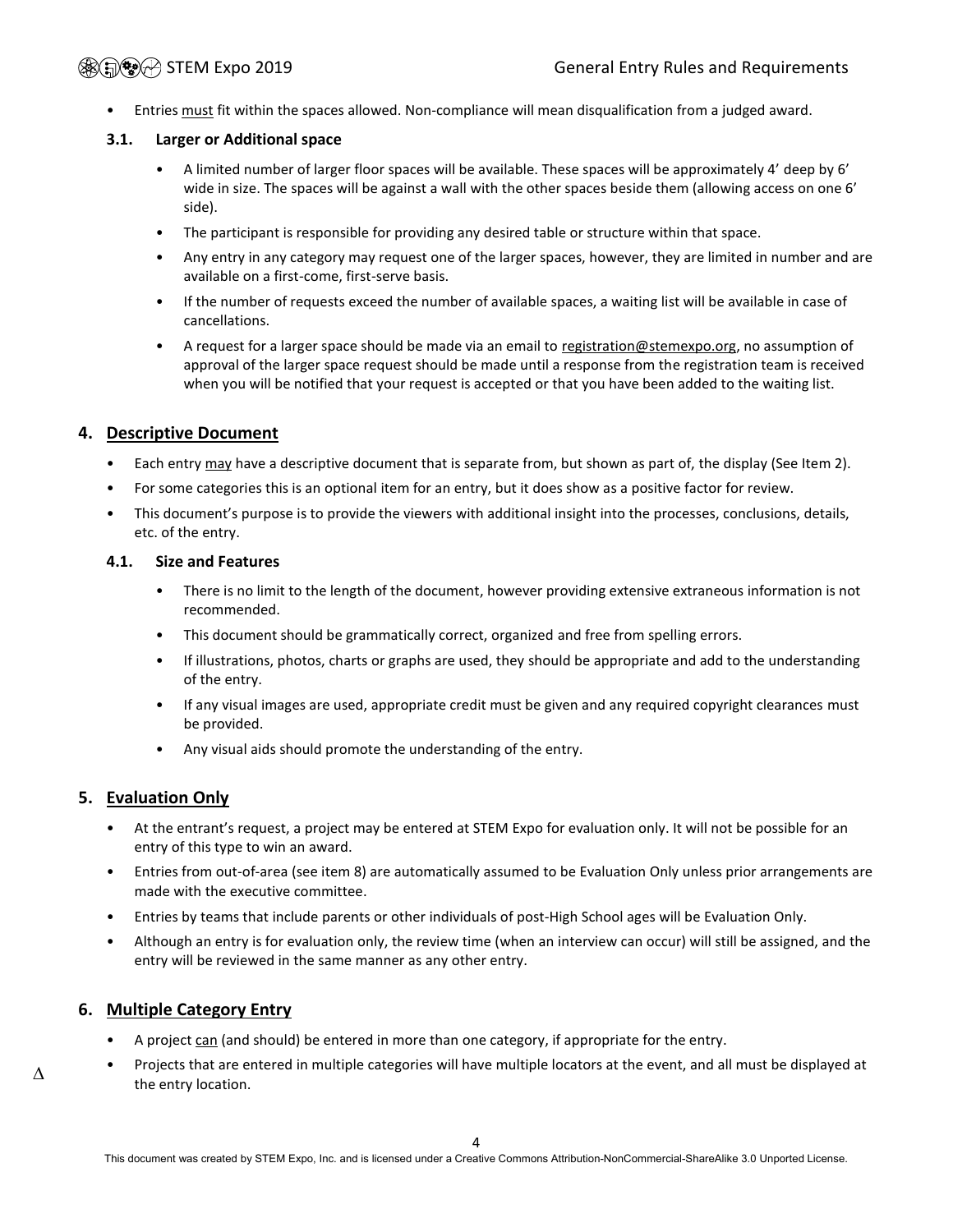### <span id="page-4-0"></span>**7. Individual Entries and Team Entries**

- STEM Expo allows entries by both individuals and by teams.
- There is no limit on size for a team, however other events (e.g. the California Science and Engineering Fair) limit team size to three students.
- Team entries and Individual entries will be judged with the same rubrics, and there will not be a different award given for a team vs. an individual. However, judges will be aware that teams are involved, and that item will be given consideration.

### <span id="page-4-1"></span>**8. Out-of-area Entries**

- An entry is out-of-area if the entrant (the individual or at least one team member) does not live, or go to school, in the county where the event takes place.
- STEM Expo does allow out-of-area entries by individuals or teams.
- Unless arrangements have been made with the STEM Expo executive board, entries from outside the area will be evaluated as "Evaluation Only" (see item 5).
- Per arrangement with the California Science and Engineering Fair, any entries advanced to that event will only be from the local county.

#### <span id="page-4-2"></span>**9. Judging**

#### <span id="page-4-3"></span>**9.1. Age Appropriate Ranking**

The judges are guided to rank the area on each rubric as appropriate for each grade level within the grouping they are assigned. If a judge group includes entries of all levels from 3<sup>rd</sup> to 12<sup>th</sup> the following would apply.

- Ranking levels are initially grouped into three age/grade level groups: elementary (typically 3<sup>rd</sup>–5<sup>th</sup>), Middle school (typically 6<sup>th</sup>–8<sup>th</sup>), and High School (typically 9<sup>th</sup>–12<sup>th</sup>).
- Within the grade level groups, entries are ranked the same. In other words, although a  $3^{rd}$  grade entry (elementary) is not expected to be at the same level as a  $6<sup>th</sup>$  grade entry (middle),  $6<sup>th</sup>$  and  $8<sup>th</sup>$  grade entries are both judged at the same level.
- If a team consists of students in different grade levels, the higher grade is used for evaluation.

#### <span id="page-4-4"></span>**9.2. Rubrics (Evaluation Forms)**

- The judging rubric scale allows for a range of 1 to 5 for evaluation in each of the areas and judges can mark on or between the following general values:
	- 1. Beginning
	- 2. Developing
	- 3. Acceptable
	- 4. Accomplished
	- 5. Advanced
- There are two additional indicators in the rubric:
	- NA Not Applicable used to indicate that the ranking item does not apply to this entry
	- ND Not Demonstrated Used to indicate that although the judge believes that this item applies to the entry, the information was not presented in the display or documentation.
- The rubrics and certificates of participation will be available for pick-up at the end of the event (after the awards ceremony). Any rubrics not picked up will be scanned and sent to the entrant by email (to the address provided at registration time or at check-in).
- Comments are intended to assist the entrant by pointing out both successes and possible areas of improvement.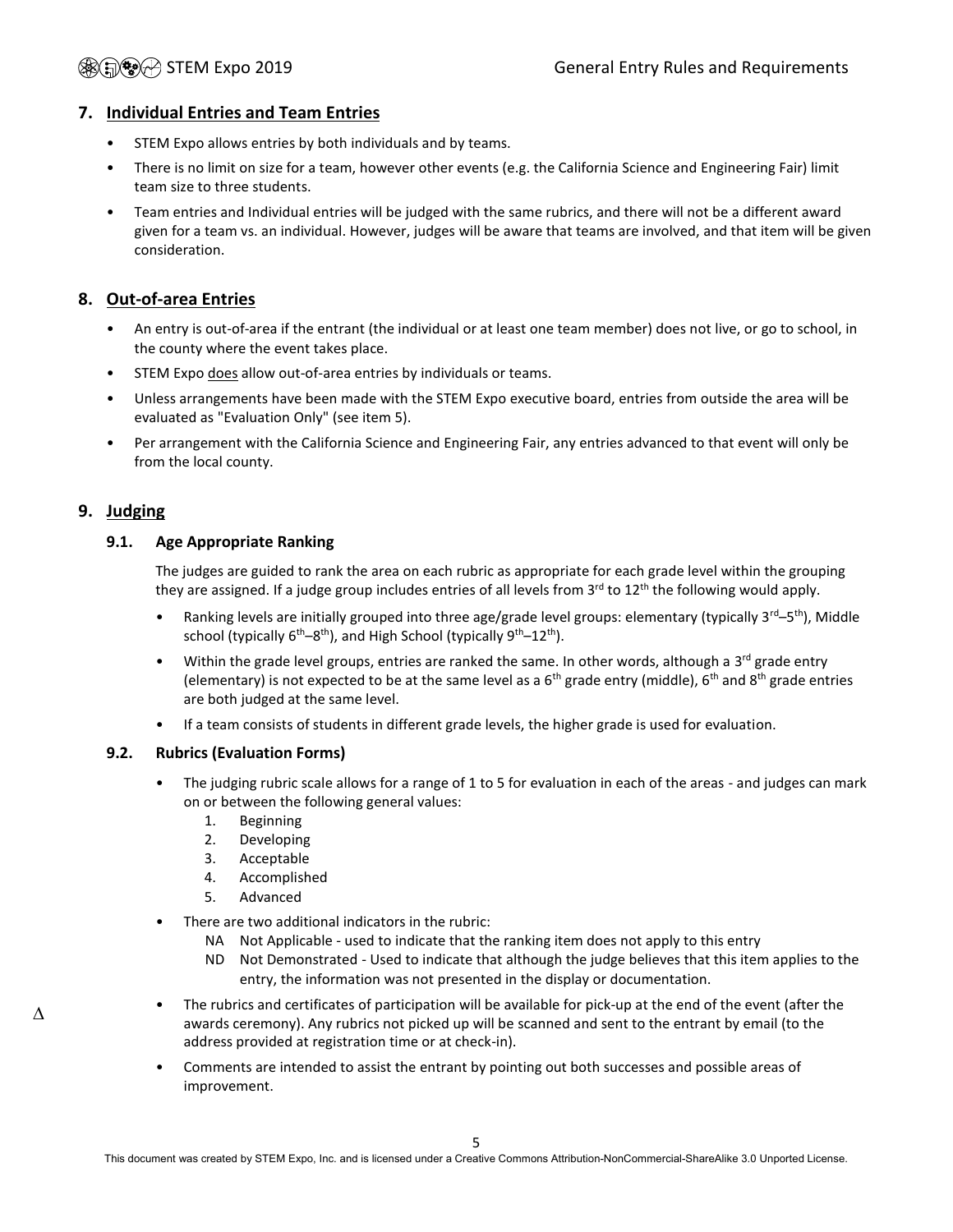• Although there is space on the rubric for judges to enter comments, these are not required. Additionally, the entrant should realize that any comments on these forms are not related to rankings.

#### **9.3. Judge Entry Review and Discussion/Interview**

- All entries will be assigned a specific time for review by judges. The student(s) involved in the entry are invited to be there for a discussion and interview at that time.
- Parents and associated individuals are welcome to be present at or near the entry location during the interview time and photographs and/or videotaping are allowed. However, they are reminded that the interview is with the student(s), and the judges will take note of any interference or direction/assistance provided from external sources.
- The judging review/interview time is scheduled for a minimum of 5 minutes and is typically about 10 minutes in duration. The student should arrive at their entry 5 to 10 minutes before the appointed time. If the student arrives at their display more than 5 minutes past the scheduled start time, the interview may be considered cancelled, or may be re-scheduled with the judges or the judging director at a later point, at the judging team's discretion.
- The interview is voluntary for the student(s); however, it is also recommended. The interview gives the judges the opportunity to consider the depth of understanding by the entrant and clarify any information that is in question.
- Review times will be assigned after registration closes and the times will be sent to the participant when that occurs. All review times will be scheduled between 8:30AM and 11:30AM on the day of the event.
- Note that if there are specific time periods that are needed due to conflicting schedules with other events, please contact the judging director at least a week before the schedules are released and every attempt will be made to accommodate such a request – however this cannot be guaranteed.
- After the interview period is complete, at any time prior to the awards ceremony, judges may re-visit entries. If the student(s) are present they are welcome to discuss the project further with the judges. Numerous panels of judges for several different types of awards will be evaluating many factors throughout the day. However, if judges are viewing specific projects after the interview period, no assumptions should be made about any possible awards.

#### **9.4. Judging and Category Evaluation**

- The rubric's scale values do not, by themselves, provide a relative ranking between entries, nor is it a cumulative "score" that determines the winners.
- There is no actual point value assigned to any specific portion of the rubric. While the various sections are not necessarily weighted the same, an outstanding entry will do well in all of them.
- The judges will use all three core documents (Category Description, Rubric, and this document) when evaluating the entries.
- Each project will have areas of greater strength Judges do not expect those areas to be the same. The intent is to recognize the successes in each project.
- Note that projects can be disqualified from receiving an award by non-compliance of these rules (including size limitations).

#### **9.5. General Judging Criteria**

In addition to the rubrics details and category descriptions, the judges will use general criteria to help evaluate entries. These are similar to criteria that are in use at other competitions. The following six general criteria points are adapted from the California Science and Engineering Fair's judging handbook.

• **Organization and Completeness** – The project should have a well-defined goal or objective. The materials, methods, and design should be sufficient to answer all the appropriate questions.

A second component of organization is thoroughness, which includes not only the issue of how well the original questions have been addressed, but also the issue of how fully questions arising during the project have been addressed.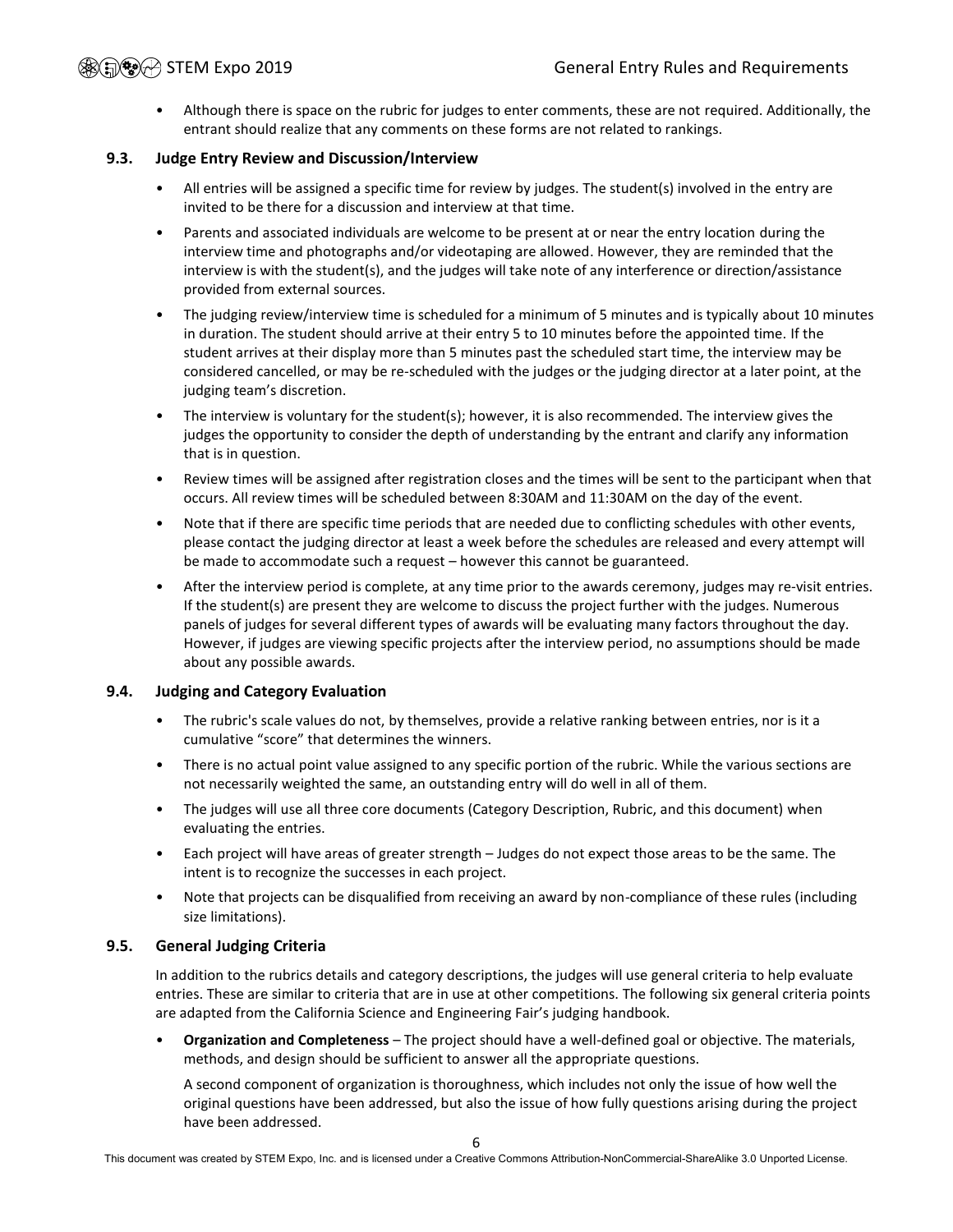- **Clarity** Written and oral communication skills are very important in all STEM fields. Ideas should be clearly presented and easy to understand. Projects should have well-defined goals or purposes which indicate clear understanding. A well-written presentation, easy to follow visual aids, and clear and concise answers all add to the quality of a project.
- **Comprehension** Comprehension is the understanding and appropriate use of concepts, terms, techniques, and methodologies. Students should have a depth of knowledge about the principles and practices involved, which can be shown by the ability to extrapolate what was learned from the project to the subject in general. Depth includes understanding basic STEM concepts behind the project topic, comprehension at a finer level of detail, and awareness of the influence that the project has on related material in the subject topic.
- **Originality / Innovation** Original ideas and the creative use of resources are usually impressive. This originality may be in the general concept, a new approach to solve an old problem, or a new interpretation of data. However, an original project must be well executed. Original projects are those that go beyond the books and explore new ground and innovative techniques.
- **Effort and Motivation** The amount of time a student has spent doing the actual project and the amount of time the student has spent reading and learning the subject should both be considered. While motivation and effort are not the same, the amount of effort that goes into a project is usually an indication of a student's motivation. It is important to know if a student enjoyed the experience and is interested in learning more.
- **Elegance and Artistry** Elegant and artistic project displays provide the same information as those without these aspects, but do so with a certain stylistic element that sets the work apart from others. An elegant project presents the data with an aesthetic that is pleasing to the viewer. Artistry draws the viewers in and keeps them interested in the display.

#### <span id="page-6-0"></span>**10. Award Quantity and Grade Level Groups**

Evaluation and Award groupings are arranged as per the number of entries (as counted when registration closes), to provide an appropriate base of entries for the awards.

- There will be at least one first place award presented in each category.
- Assuming there are at least 6 entries in a category, there will be at least one second place award.
- Assuming there are at least 8 entries in a category, there will be at least one third place award.
- If there are at least 16 entries in a category, that category may be split into grade level groupings as follows:
	- There will be no more than 3 grade groups per category.
	- Groupings by grade level will be based on the ability to assign so that there are at least 6 entries per grade group.
	- Groups will be leveled so that each group will be as large as possible.
	- Examples:

∆

| $\bullet$ | 36 Entries - by grade:        | 3rd:3 entries,                                                | 4th: 18 entries,                                                                               | 5th: 2 entries,  |
|-----------|-------------------------------|---------------------------------------------------------------|------------------------------------------------------------------------------------------------|------------------|
|           |                               | 6th: 12 entries,                                              | 7th: 1 entry                                                                                   |                  |
|           |                               | Result: 2 groups - 3rd-4th (21 entries), 5th-7th (15 entries) |                                                                                                |                  |
| $\bullet$ | <b>58 Entries</b> - by grade: | 3rd:2 entries,                                                | 4th: 3 entries.                                                                                | 5th: 8 entries,  |
|           |                               | 6th: 25 entries,                                              | 7th: 4 entries.                                                                                | 8th: 11 entries, |
|           |                               | 9th: 2 entries.                                               | 11th: 3 entries                                                                                |                  |
|           |                               |                                                               | <b>Result: 3 groups</b> – 3rd-5th (13 entries), and 6th (25 entries) and 7th-11th (20 entries) |                  |
| $\bullet$ | 92 Entries - by grade:        | 5th: 7 entries,                                               | 6th: 65 entries,                                                                               | 7th: 4 entries,  |
|           |                               | 8th: 11 entries.                                              | 9th: 2 entries.                                                                                | 11th: 3 entries  |
|           |                               |                                                               |                                                                                                |                  |

 **Result: 2 groups** – 5th-6th (72 entries) and 7th-11th (20 entries)

• Regardless of the number or arrangement of Grade Level Groupings entries will still be judged based on age appropriate standards (see section [9.1\)](#page-4-3).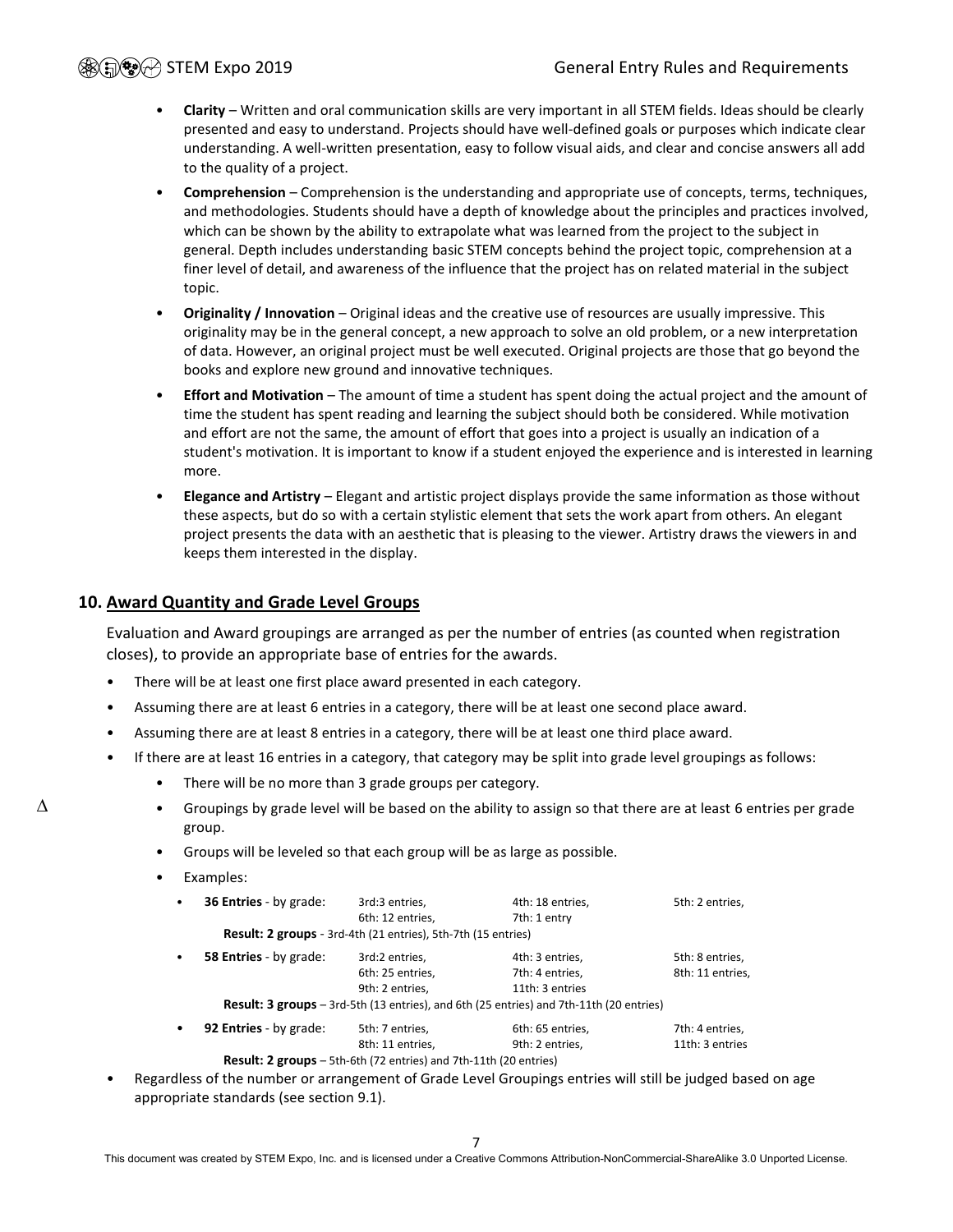• In the case where the judges are unable to determine a clear ranking between two entries, ties are allowed.

### <span id="page-7-0"></span>**11. Additional Category Awards**

- STEM Expo may present awards in additional/special categories beyond the eight standard ones.
- STEM Expo may elect to include or exclude any or all of these award categories on the day of the event.
- Entrants are automatically entered into these additional categories when they enter the primary category: no separate entry for the special category is required.
- There are no rubrics specific to these categories.
- During the course of judging, the judges may elect to nominate entries into these areas, then a special individual judge or panel of judges will determine the category award after reviewing all the entries.
- Additional categories are listed in the Category Descriptions and Recommendations document.

### <span id="page-7-1"></span>**12. Artistry**

- Although it is a subjective item, artistry is appreciated by the reviewers and is included into the overall rankings.
- Artistry may include "Art" but it may also be an entry (or a portion of an entry) that reaches beyond an "advanced" level.
- <span id="page-7-2"></span>• The Creative Arts Special Award category is used to recognize an entry that has distinguished itself in that field.

#### **13. Ethics and Original Work** ∆

• Ethics Statement

Scientific fraud and misconduct are not condoned at any level of research or competition. This includes plagiarism, forgery, use or presentation of another researcher's work as one's own and fabrication of data. Fraudulent projects will fail to qualify for competition in any STEM Expo and/or any subsequent follow-up event. STEM Expo, Inc. reserves the right to revoke recognition of a project subsequently found to have been fraudulent.

• All projects should have an original or innovative aspect to the work at least in either concept or approach. If a preexisting project is modified or continued from a previous year, the initial work should be credited and the expanded or innovative portions clarified or explained and documented.

### <span id="page-7-3"></span>**14. Parental Involvement**

- STEM Expo encourages students to work with their parents. However, the work done on any entry that is to be judged and evaluated for an award MUST be done only by the student(s).
- If a Student/Parent team wishes to enter a project in STEM Expo, they are welcome to do so in an "Evaluation Only" state.
- In the case where a project which has been entered for competition where there is obvious parental involvement, the Judging Director will disqualify that entry for an award.

### <span id="page-7-4"></span>**15. Electrical Power**

- The majority of entry spaces for the student projects do NOT have power available. The exception is the Robotics and Computation category where 120VAC power is provided underneath the display tables automatically.
- If electrical power is needed for the exhibit, it must be requested in advance by a comment in the entry form or via an email to registration@stemexpo.org.
- Any power that is provided by STEM Expo must be used as part of the entry (power will not be provided for lighting or decorative purposes).
- The amperage available for each entry is very limited. One single 20 Amp service will be used for up to 12 entries.